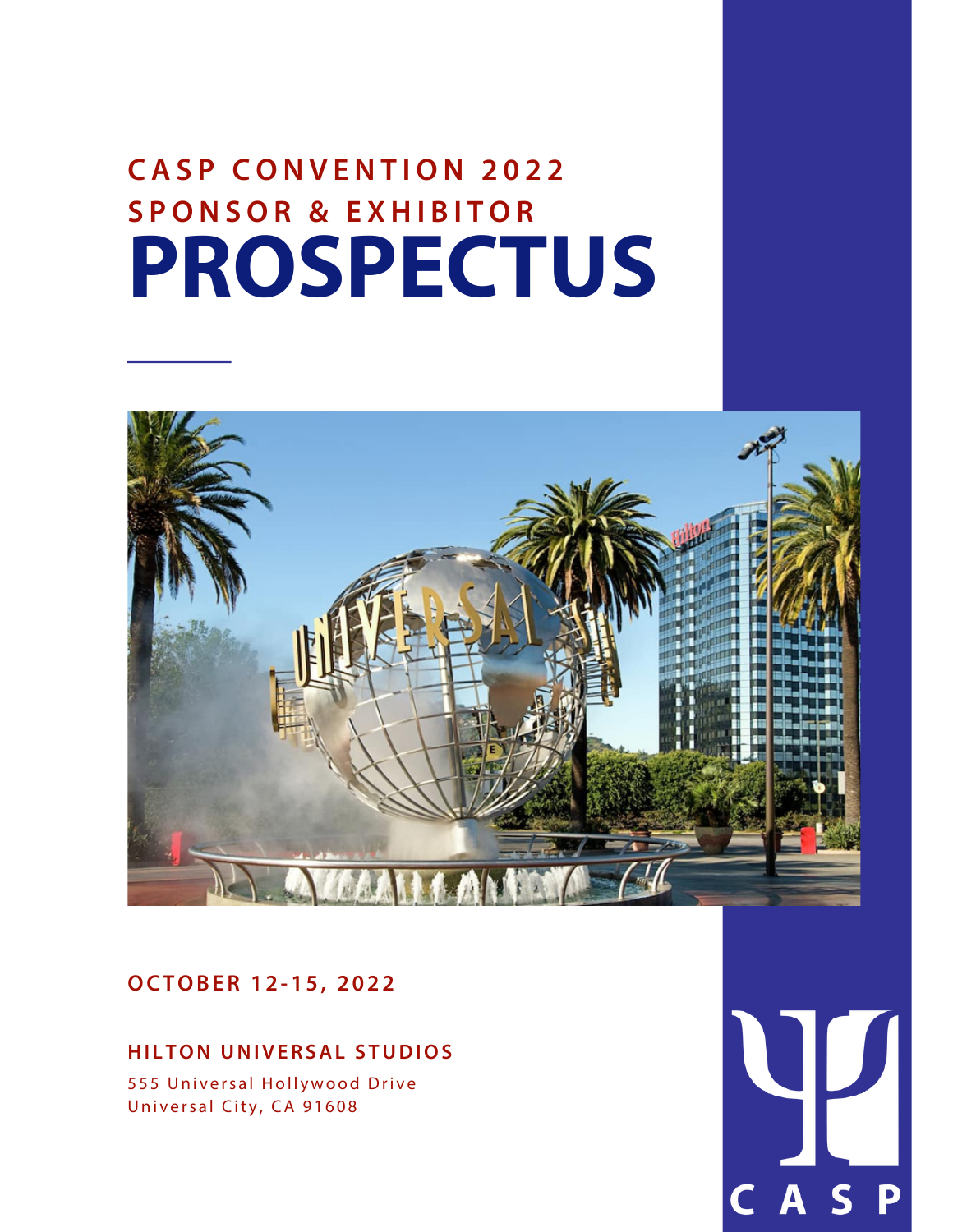# **THE BIGGE S T . THE BE S T .**



CASP's annual convention is your biggest and best opportunity to connect with school psychologists at the state level. There's no market quite like California! We're big enough to be worthwhile, and small enough for your team to make meaningful connections with our attendees.

With an expected attendance exceeding 1,000 school psychologists from across the state - and beyond - CASP's annual convention is the second-largest gathering of school psychologists in the nation. Our attendees include educators, administrators, and current and upcoming district and site level decision-makers. Everyone you need to move your business forward.

To put it simply....you don't want to miss this!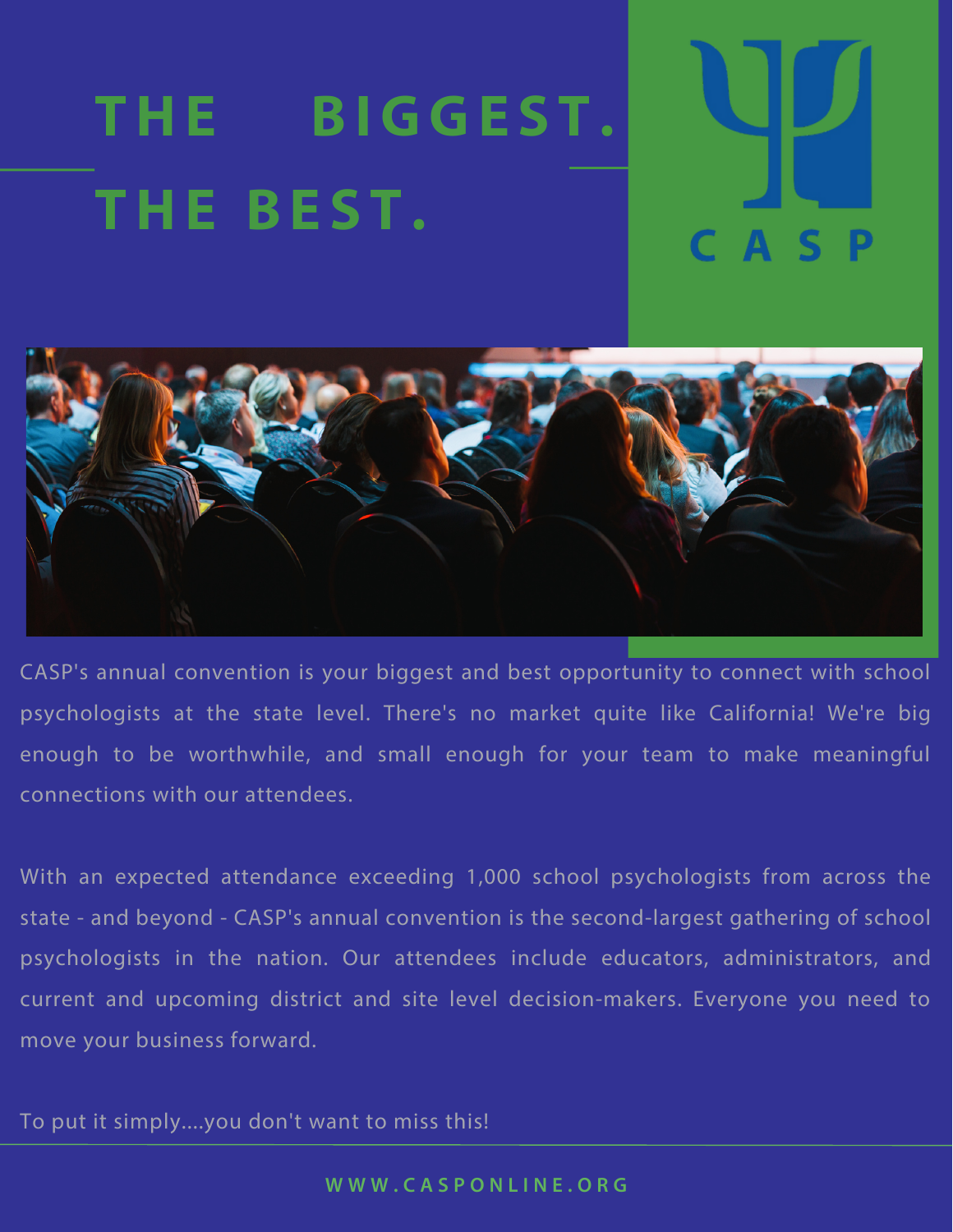# **S P O NS O R PACKAGE S**

| <b>Benefit</b>                     | <b>Bronze</b>  | <b>Silver</b>  | Gold                 | Platinum        |
|------------------------------------|----------------|----------------|----------------------|-----------------|
| Program & Website Listing          |                |                |                      |                 |
| <b>Bag Stuffer</b>                 |                |                |                      |                 |
| Networking Lunch                   |                |                |                      |                 |
| <b>President's Reception</b>       |                |                |                      |                 |
| <b>Attendee Emails</b>             |                |                |                      |                 |
| On-Site Signage                    |                |                |                      |                 |
| <b>Social Media Posts</b>          | 1              | 1              | $\overline{2}$       | 3               |
| Exhibit Booth                      |                |                |                      |                 |
| <b>Awards Dinner Tickets</b>       |                | $\overline{2}$ | $2 + 2$              | $2 + 6$         |
| <b>Awards Dinner Recognition</b>   |                |                |                      | V               |
| Investment<br>(Quantity Available) | \$1,000<br>(6) | \$2,000<br>(3) | \$3,000<br>$(\beta)$ | \$4,000<br>(2)1 |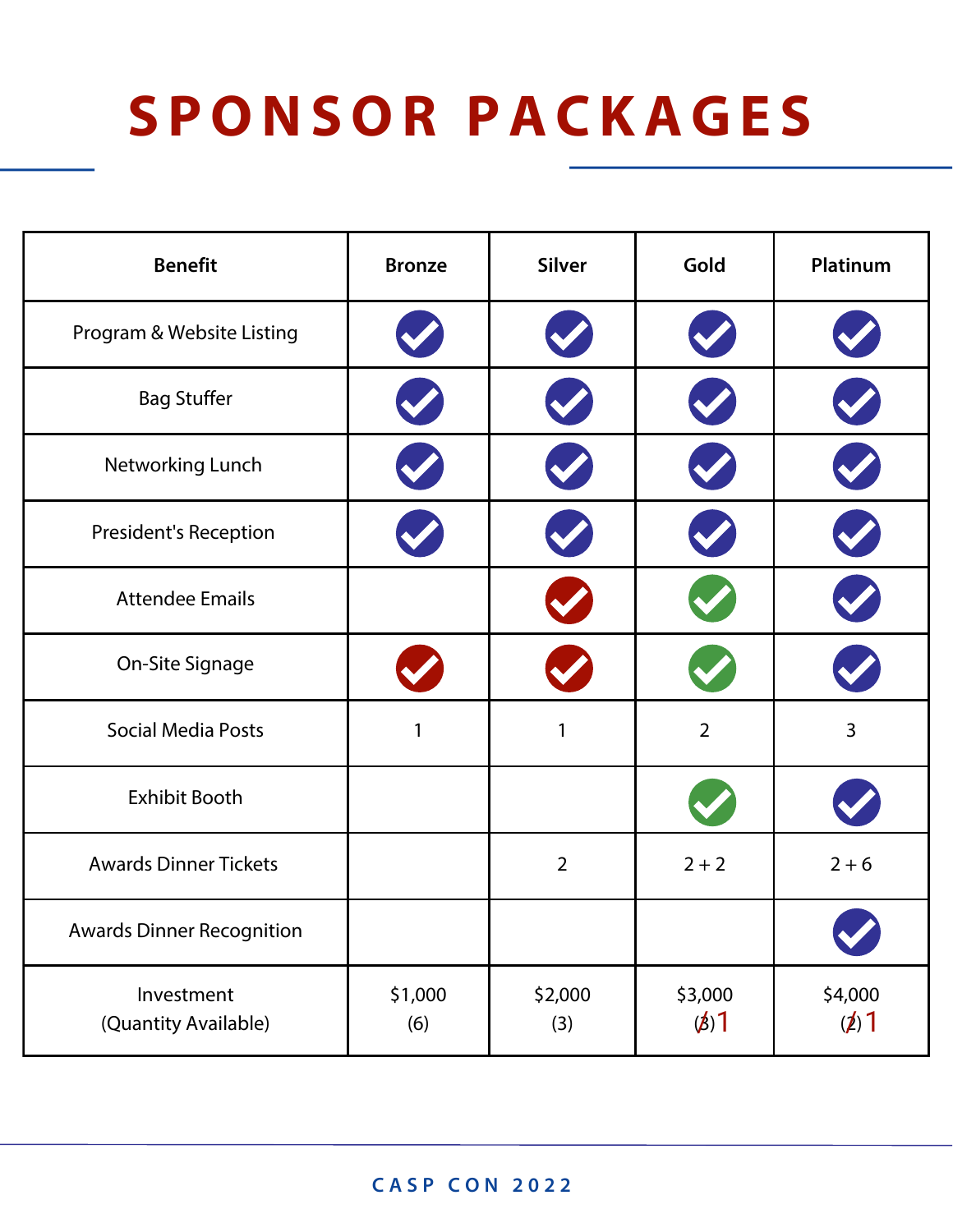# **DE TAI L S**

### **Program & Website Listing**

Your logo will be displayed on the website sponsor page, linking to your website. Your logo also will be included in the printed convention program.

### **Bag Stuffer**

We'll put your SWAG in every attendee's bag! They'll go home with it, we just about guarantee.

### **Networking Lunch**

Spend some quality time mingling with attendees at Friday's Networking Lunch. Includes 2 tickets.

### **President's Reception**

Spend some quality time mingling with invited attendees at Wednesday's exclusive reception. Includes 2 tickets.

### **Attendee Emails**



You will receive a list of attendees who have opted to share their email with sponsors.



You will receive a list of attendees who have opted to share their email with sponsors. CASP will also send a pre *or* post event email to all attendees on your behalf.



You will receive a list of attendees who have opted to share their email with sponsors. CASP will also send a pre *and* post event email to all attendees on your behalf.

### **On Site Signage**



Your logo will be displayed on print & digital signage thanking all sponsors.



Your logo will also be displayed on signage at the President's Reception & Networking Lunch.

Your logo will also be displayed on signage at the Awards Dinner & Badge Printing Kiosks.

### **Social Media Posts**

Get your message out to convention attendees (and CASP's broader audience) via social media before or after convention. You supply the content, we supply the audience. Posts are scheduled on a first-come, first-served basis for approximately three weeks before and after convention.

### **Exhibit Booth**

An exhibit booth gives you plenty of space to display, give-away, and make new connections. Each booth includes admission for 2 staff, a 6" table, and 2 chairs.



A standard 8x8 booth (located in the exhibit hall), with lead retrieval.

A premium booth (8x10, hall premium, or foyer premium ), with lead retrieval.

### **Awards Dinner Tickets**

Mingle and celebrate at Thursday night's Awards Dinner. Tickets are for your team. + Tickets are giveaway items - have fun giving them to attendees!

### **Awards Dinner Recognition**

Your company will be recognized as a sponsor of the Awards Dinner, our premier social event, via signs and a microphone minute. Your Awards Dinner sponsorship underwrites the ticket cost for attendees and provides time for your team to talk with them.

**Don't see the perfect sponsorship package? Let's talk!**

> **(916)444-1595 melaneec@casponline.org**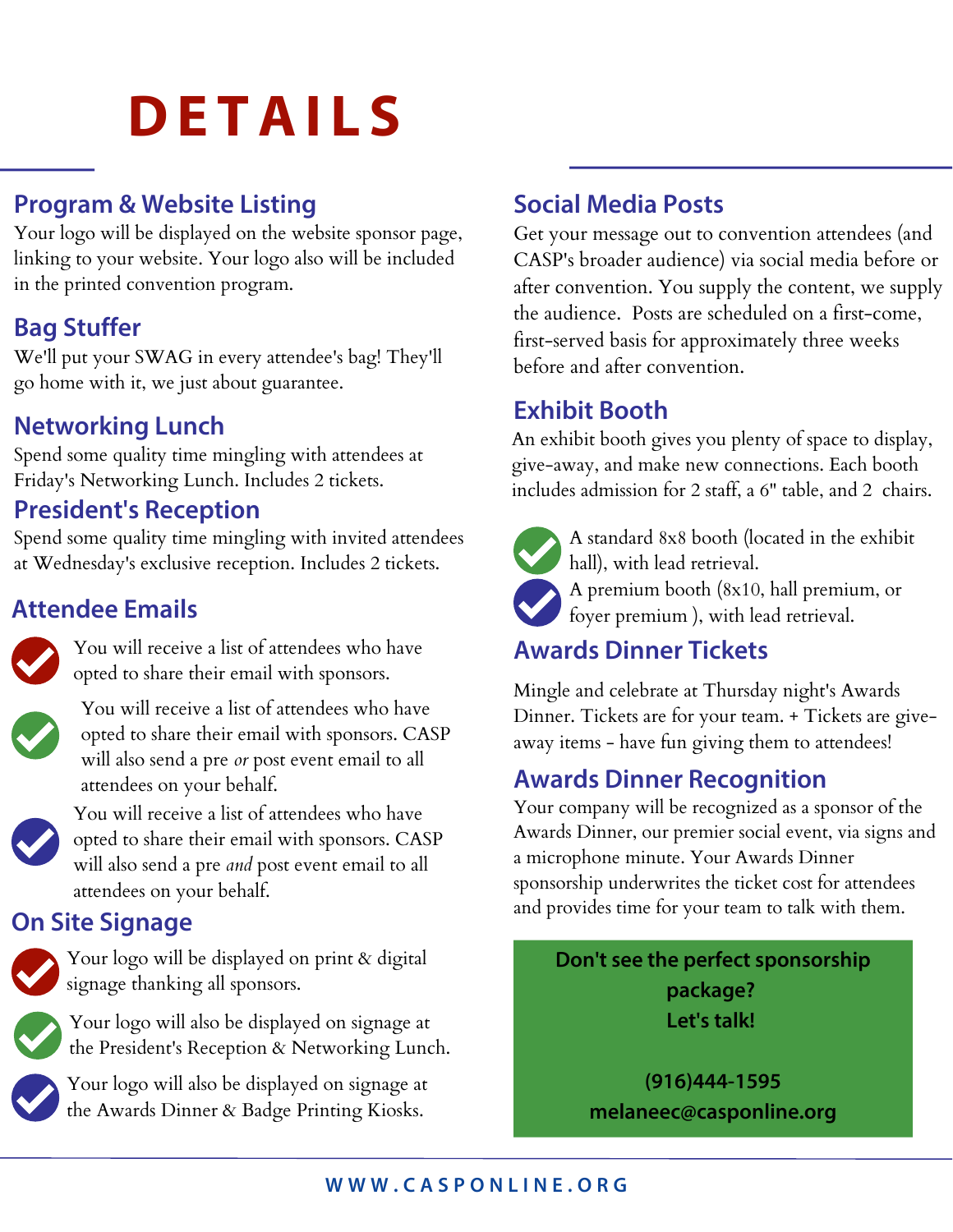# **A LA CAR T E**

| <b>Item</b>                                               | <b>Member Price</b>                                 | <b>Non-Member Price</b>                             |  |
|-----------------------------------------------------------|-----------------------------------------------------|-----------------------------------------------------|--|
| <b>Standard Exhibit Booth</b>                             | For Profit: \$639<br>Nonprofit: \$479               | For Profit: \$799<br>Nonprofit: \$599               |  |
| Premium Exhibit Booth<br>(limited quantity)               | 8x10 or Hall Premium: \$719<br>Foyer Premium: \$799 | 8x10 or Hall Premium: \$899<br>Foyer Premium: \$999 |  |
| Lanyards<br>(1 available)                                 | \$1,749                                             | \$1,749                                             |  |
| <b>Bag Stuffer</b>                                        | \$299                                               | \$299                                               |  |
| Booth Add On: Lead Retrieval<br>Booth Add On: Extra Staff | \$139<br>\$25                                       | \$139<br>\$25                                       |  |

### **Standard Exhibit Booth**

An 8x8 exhibit booth located in the exhibit hall. Booth space selection is on a first-come, first-served basis. Includes 6" table, 2 chairs, and admission for 2 staff.

### **Premium Exhibit Booth**

Get extra visibility with a booth in the foyer, exhibit hall entrance, or extra booth space. Booth selection is on a first-come, first-served basis. Includes 6" table, 2 chairs, and admission for 2 staff. Limited quantity; first-come, first-served.

### **Lead Retrieval**

Enhance your booth with lead retrieval, allowing you to scan attendee badges and access their full contact information. Requires ability to install PheedLoop Go! application on a mobile device for badge scanning.

### **Bag Stuffer**

We'll put your SWAG in every attendee's bag! They'll go home with it, we just about guarantee.

### **Lanyards**

Turn every attendee into a walking ad by sponsoring lanyards. Every attendee will be required to wear their badge on a lanyard throughout the event. Single-color logo only. One available.

> **Don't see what you want? Let's talk!**

**(916)444-1595 melaneec@casponline.org**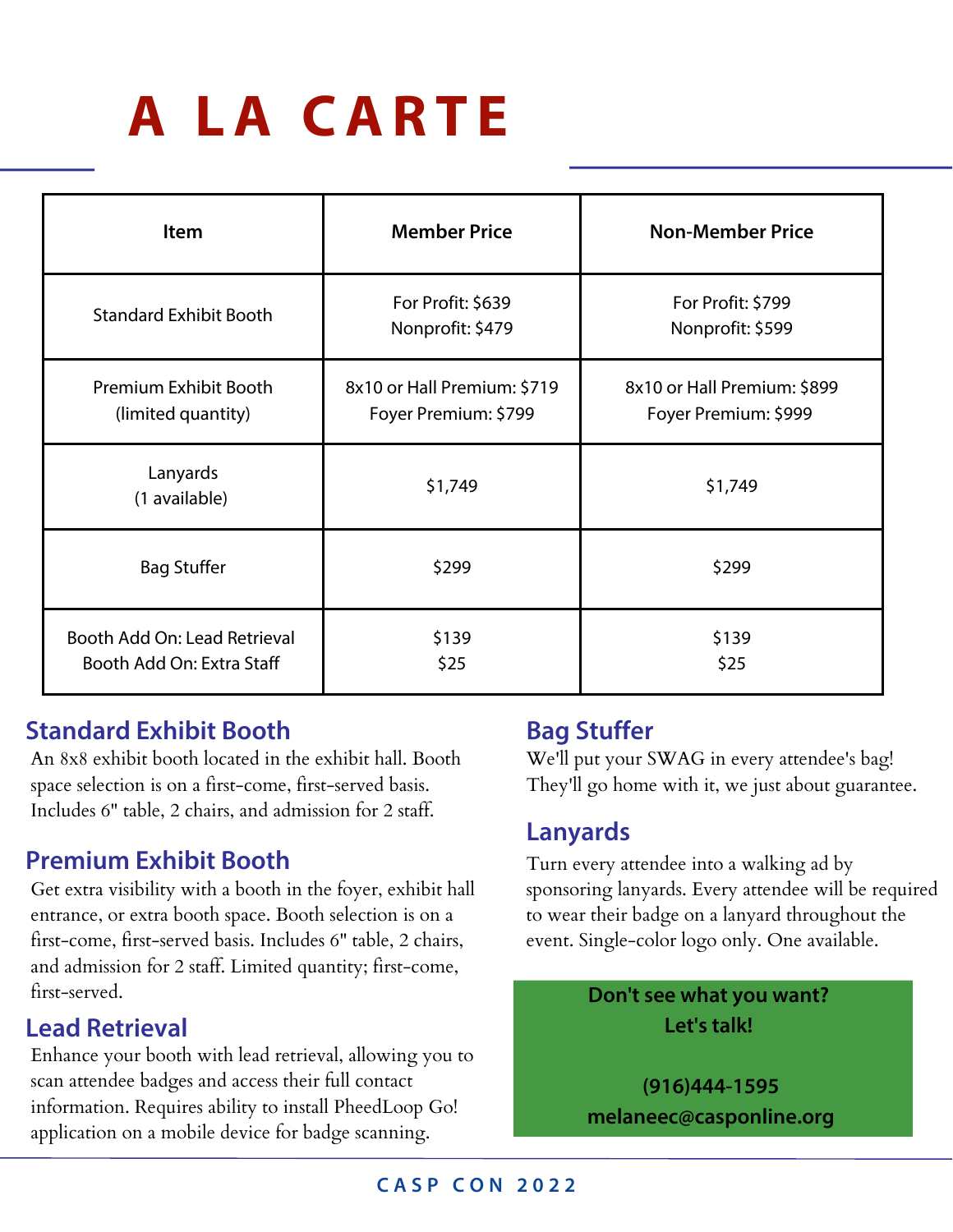# **P R O GRA M ADS**

| Item                      | <b>Member Price</b> | <b>Non-Member Price</b> |
|---------------------------|---------------------|-------------------------|
| <b>Inside Front Cover</b> | \$519               | \$649                   |
| <b>Inside Back Cover</b>  | \$519               | \$649                   |
| <b>Outside Back Cover</b> | \$599               | \$749                   |
| <b>Full Page Interior</b> | \$329               | \$529                   |
| Half Page Interior        | \$299               | \$379                   |

### **T E R M S & C O NDI T I O NS**

**Exhibitors** agree to adhere to and be bound by all applicable state and local rules and regulations, including building and fire codes. The exhibitor shall not deface or damage the exhibition premises or exhibit area in any way. The exhibitor shall be fully responsible to pay for any and all damages to property owned by the exhibition premises, its owners, or managers, which result from any act or omission of the exhibitor. The exhibition premises shall not be responsible or liable for any loss, damage, or claims arising out of exhibitor's activities on the facility's premises except for any claims, losses, or damages arising directly from the facility's own negligence. The exhibitor assumes entire responsibility and hereby agrees to protect, defend, indemnify, and save CASP, the Hilton Universal City, and their employees, officers, directors, and agents harmless against all claims, losses or damages to persons or property, governmental charges or fines, and attorney's fees arising out of or caused by its installation, removal, maintenance, occupancy, or use of the exhibition premises or a part thereof, excluding any such liability caused by the sole gross negligence of the facility and its employees and agents. The exhibitor shall obtain and keep in force during the term of the installation and use of the exhibit premises, policies of Comprehensive General Liability Insurance and Contractual Liability Insurance, in an amount not less than \$1,000,000 Combined Single Limit for personal injury and property damage.

**Program Ads:** Camera ready mechanicals or other artwork for interior page ads must be in black and white or grayscale, 300 dpi or 150 lpi, with bleeds. Cover ads must be in full color, 300 dpi or 150 lpi, with bleeds. High resolution TIFF, JPEG, PDF and EPS files are required. Fonts must be embedded or converted to outlines. For assistance with artwork preparation, please contact Kendall Bare - KendallB@casponline.org.

**Cancellation Policy:** All exhibit organizations canceling space will be charged a \$100 processing fee, and no refunds will be issued for exhibit space cancellations received after September 16, 2022. In the event of cancellation due to acts of God, fire, strike, government regulations, or other causes beyond our control, CASP will refund that portion of exhibitor fees that it deems consistent with the expenditures and commitments already made.

**Acceptable Content:** All products, services, and employment opportunities shall be directly related to the CASP mission and of professional or educational benefit or interest to convention participants. CASP reserves the right to determine the eligibility of prospective exhibitors for inclusion.

### **C A S P C O N 2 0 2 2**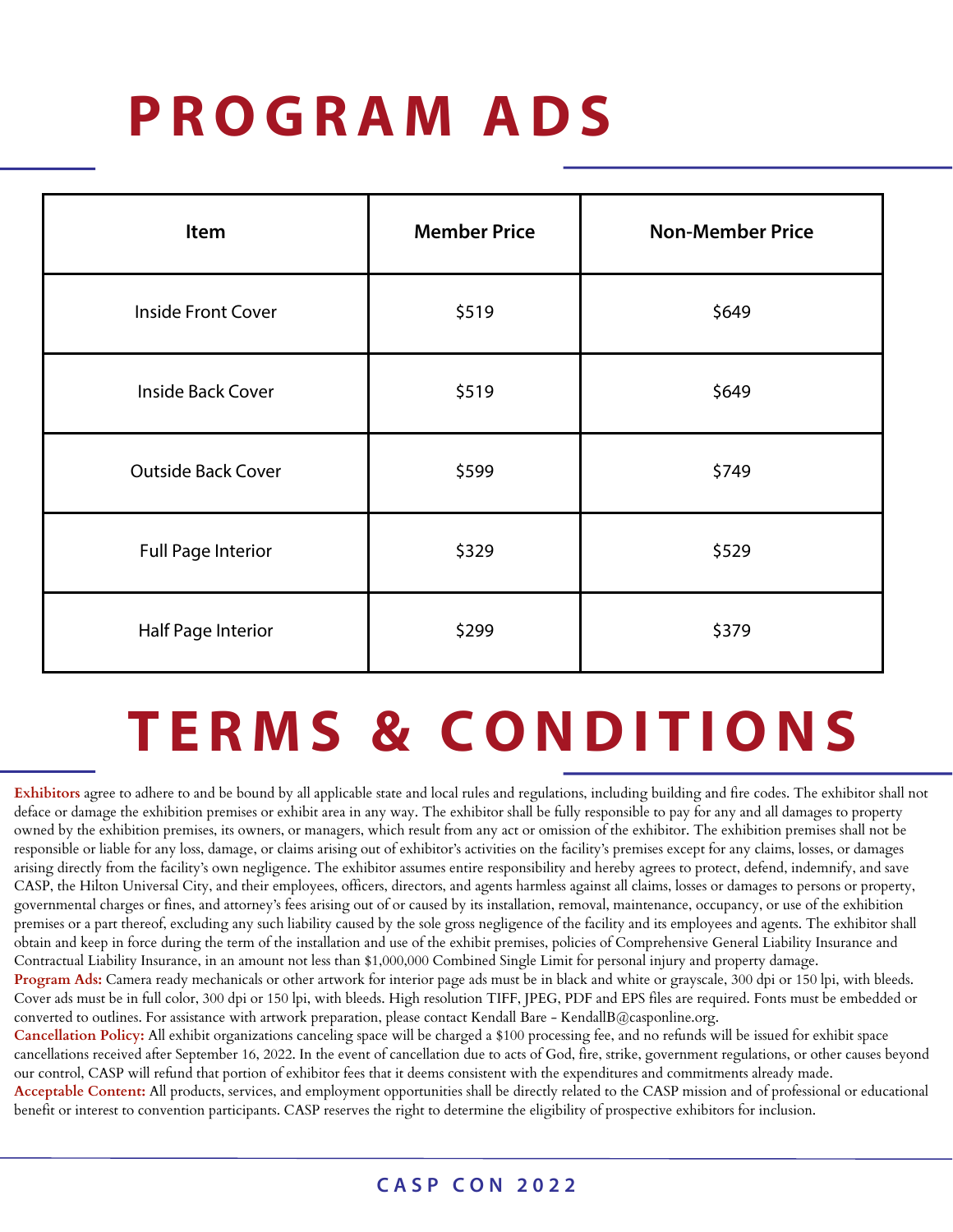# **EXHIBI T HAL L F L O O R P LAN**



## **B O O TH P R I C ING**

|                         | <b>Member Price</b> | <b>Non-Member Price</b> |                                              |
|-------------------------|---------------------|-------------------------|----------------------------------------------|
| 8x8 Standard Booth      | \$599               | \$799                   | Nonprofit Discount - \$479 mem / \$639 non   |
| 8x10 Standard Booth     | \$719               | \$899                   | Booth selection is first-come, first-served. |
| 8x8 Premium Hall Booth  | \$719               | \$899                   | Space available is current as of 6/22/22.    |
| 8x8 Premium Foyer Booth | \$799               | \$999                   | X indicates purchased booths.                |

#### **C A S P C O N 2 0 2 2**